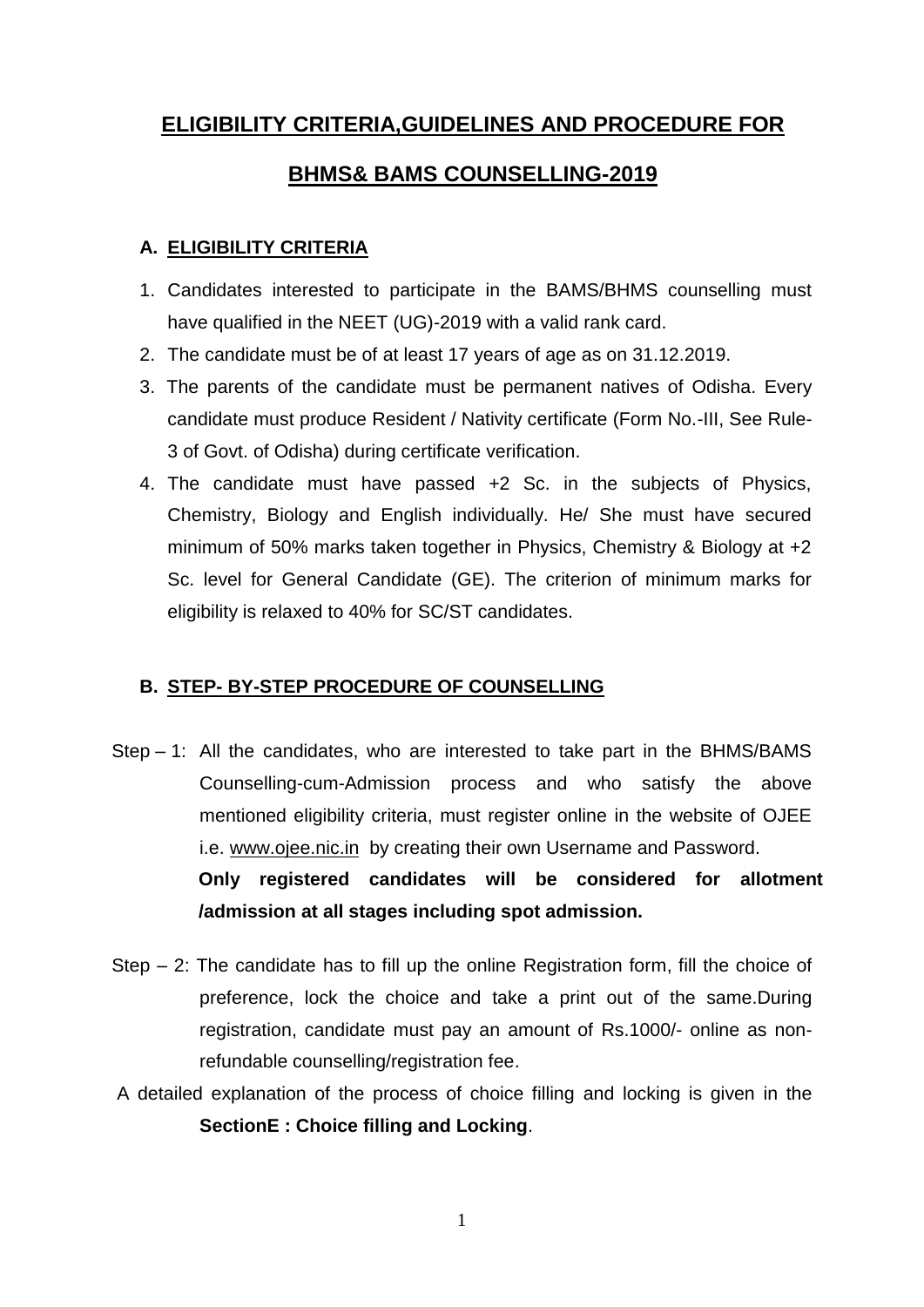- Step 3: The candidates, who get provisional allotment in the first round, have to deposit, as part admission fee, an amount of Rs 5000/-online in the candidate's login portal or at Axis Bank in a format given in OJEE webpage(this form is also available at all Axis Bank counters). After deposit of part admission fee at Axis Bank, candidate will get a receipt from the bank which is to be produced at nodal center. Candidateshave to pay the differential amount during admission at their respective institutes.
- Step 4: The candidates, who get provisional allotment, have to appear for document verification at the Nodal Centre at the OJEE Cell, Gandamunda, Bhubaneswar with all the original documents as listed in **Section C : List of Documents**. After provisional allotment, if a candidate does not report at nodal center during the scheduled period for document verification, then his/her allotment will be cancelled.

The list of the verified documents will be given to candidate and another copy will be retained at Nodal Centre.

**All the seats shall be allotted strictly on the basis of eligibility, filled choices and merit.**

#### **C. LIST OF DOCUMENTS**

Candidates must produce the following certificates /documents, in original,for verification at the Nodal Centre. They also should submitone set of selfattested photocopies of all the documents.

- $i$ . 10<sup>th</sup> board certificate and mark sheet
- ii. +2 Sc. pass certificate and mark sheet
- iii. College/School leaving certificate
- iv. Nativity/Resident certificate of Odisha(Form–III, See Rule-3 of Govt. of Odisha)
- v. SC/ST Certificate by birth issued by competent authority, Government of Odisha (See Rule-8(I))
- vi. Green Card issued by Family Welfare Department,Governmentof Odisha.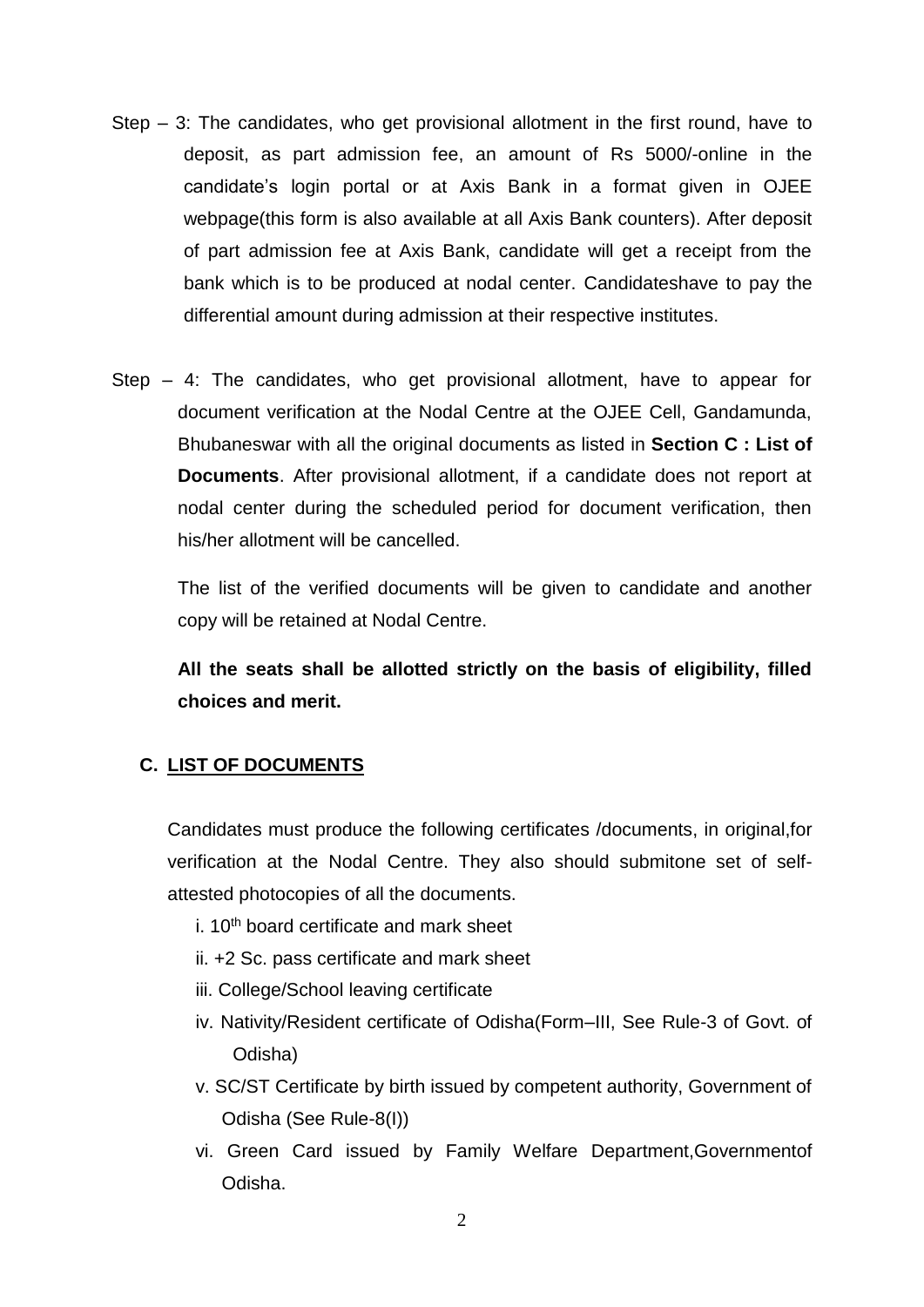vii. EWS Certificate as per relevant govt. notification for candidates claiming for EWS category

- **N.B:** 1. Candidates applying under Physically Challenged (PC) or Ex-Serviceman (ES) quota are advised to go through the **Section D : Reservations** for details.
	- 2. For availing admission under any types of quota, one should produce Nativity/Resident certificate of Odishaand relevant quota Certificate during the period of document verification at Nodal Center. Inability to produce the relevant document at nodal centerwill lead to cancellation of the allotted seat under that claimed quota.

# **D. RESERVATIONS**

The reservation policy of the Government of Odisha will be followed for selection. The reservations for different categories shall be as follows:

Scheduled Tribe (ST) 12%, Scheduled Cast (SC) 8%, Physically Challenged (PC) 5%, Ex-Servicemen (ES) 3% and Green Card Holders (GC) 5% and Economically Weaker Section (EWS) (10 %), wherever applicable.

Note:

- i. The ST/SC candidates must produce caste certificates from Odisha State only to get the privilege of reservation in the category in Odisha. (Vide GoI letter No. BC/16014/1/82 /SC & BCD/ Dated 22.02.1985) and they must be permanent natives of Odisha.
- ii. Candidates claiming reservation under PC category must undergo test by Medical Board constituted at SCB Medical College, Cuttack for the purpose.No other certificate will be entertained. Candidates with disability of 40% and above shall be considered for reservation. Candidate must be permanent native of Odisha. The dates for the Medical Board will be notified in the OJEE website.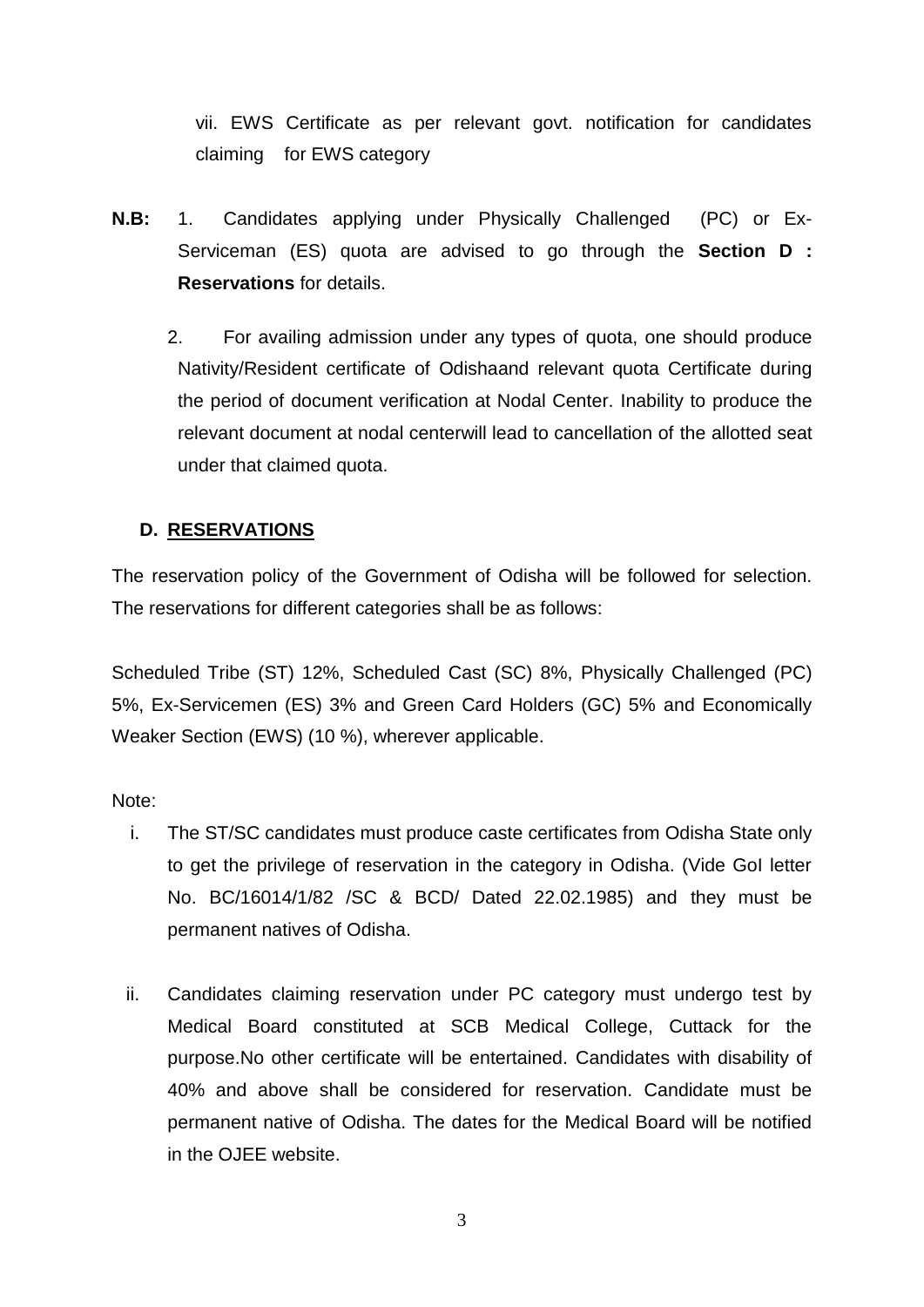- iii. Regarding reservation under Ex-Serviceman (ES) category, names of valid candidates will be submitted by Rajya Sainik Board directly to OJEE. Only these candidates are eligible to avail ES quota.So candidates should contact Rajya Sainik Board(RSB) for their names to be recommended. Candidates' names already recommended by RSB, need not be sent again.Candidates of parents continuing in defense service are not eligible for reservation under this category.
- iv. Candidates claiming reservation under Green Card must produce original green cards of their parents issued by Government of Odisha only. They must not have taken the privilege of it before. The date of birth & name in the card must match exactly with that in HSC certificate. In case of mismatch, the candidates must submit affidavit for correction, failing which their claim in GC category will be rejected and they shall be considered in the Unreserved category only. Also, such candidates must be permanent natives of Odisha.
- v. Candidates who wish to claim seats under Economically Weaker Sections (EWS) category have to mention the same during registration and have to produce valid EWS Certificates as per relevant Government notification.
- vi. If sufficient number of candidates are not available in any Reserved category, the vacant seats of the category will merge with that in the Unreserved category. This will be done following proper procedure as per the Government guidelines.

# **E. CHOICE LOCKING AFTER REGISTRATION**

- 1. LOGIN TO YOUR PAGE BY THE CORRECT USER ID (YOUR OJEE ROLL NUMBER) AND PASSWORD (THAT YOU HAVE GENERATED).
- 2. PLEASE READ TOP MENU BUTTONS OF THE PAGE OPENED.
- 3. AMONG MANY BUTTONS, CLICK "AVAILABLE CHOICES".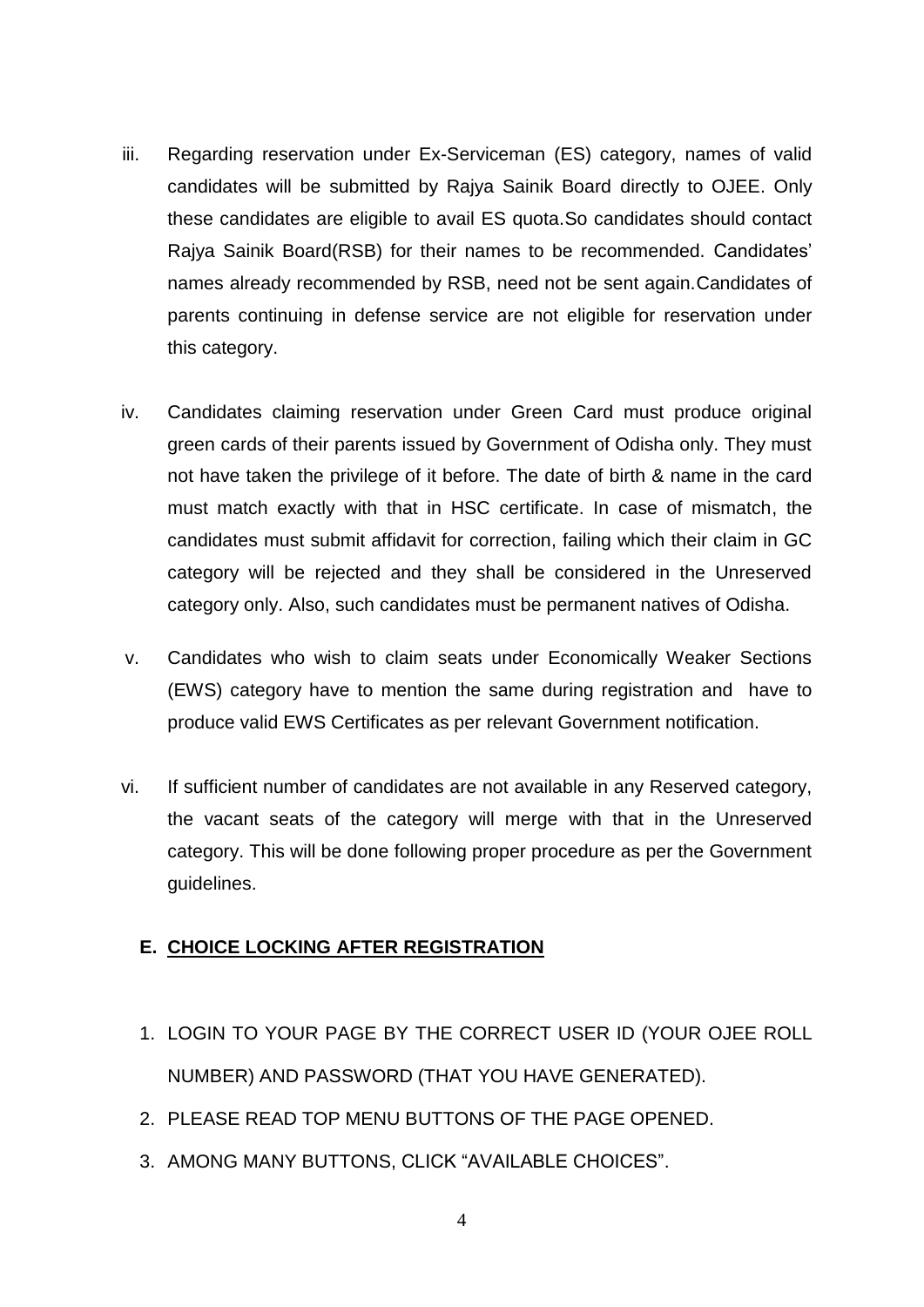- 4. YOU CAN SEE THE LIST OF CHOICES THAT YOU ARE GOING TO SELECT.
- 5. TO EXCERCISE YOUR CHOICES, CLICK "FILL CHOICES".
- 6. LEFT WINDOW SHOWS THE AVAILABLE CHOICES.
- 7. YOU CAN SELECT THE OPTION OF YOUR PREFERENCE.

# "*FIRST SELECT THE BEST CHOICE AND THEN SUBSEQUENTLY SECOND PREFERENCE AND SO ON*"

- 8. CHOICE YOU SELECT WILL BE DISPLAYED ON RIGHT WIDOW.
- 9. IN THE RIGHT WINDOW,VERIFY THE ORDER OF YOUR FILLED CHOICE AS PER YOURPREFERENCE.
- 10. MAKE ANY CHANGES TO THE FILLED CHOICES TO EXERCISE CORRECT PRFERENCE YOU WANT.
- 11.USE "SAVE AND CONTINUE" AS MANY TIMES TO SAVE THE JOB YOU ARE DOING.
- 12. AFTER COMPLETION, IF YOU WANT TO SEE THE CHOICES FILLED CLICK "SAVE AND EXIT".

IN THIS PAGE ON TOP MENU, "LOCK CHOICE" OPTION IS ALSO AVAILABLE.

YOU CAN USE ANY OF THE ABOVE TWO OPTIONS TO GO TO A NEW PAGE

- 13. IN THE NEW PAGE OPENED, YOU WILL BE ABLE TO SEE THE LIST OF CHOICES FILLED BY YOU IN ORDER OF PREFERENCE.
- **N.B: DO NOT LOCK THE CHOICES UNLESS YOU ARE COMPLETELY SATISFIED WITH THE ORDER OF YOUR FILLED CHOICES. BEFORE LOCKING, YOU CAN FILL AND MODIFY THE CHOICES AS MANY**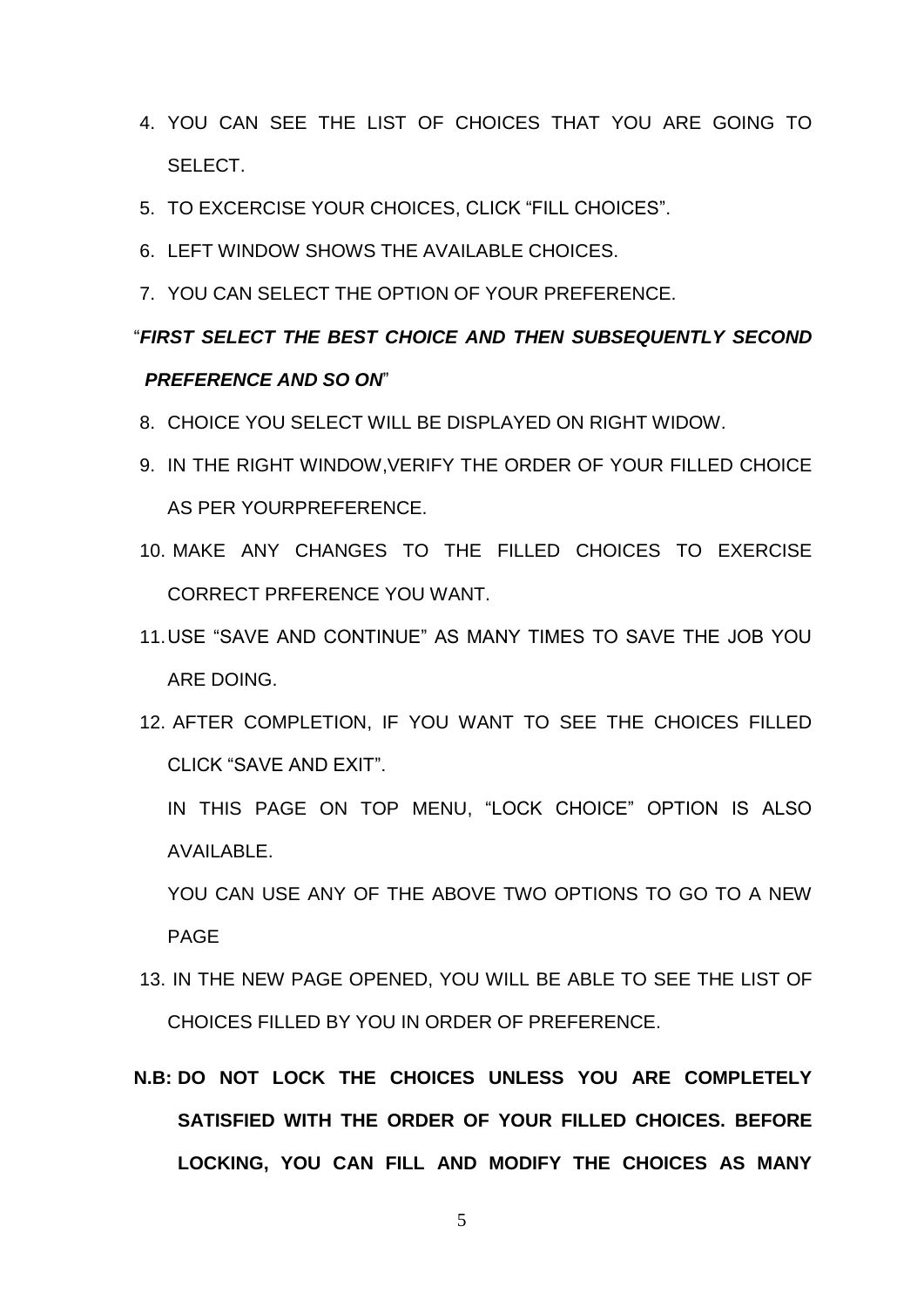#### **TIMES AS YOU WISH TO DO.**

- 14.IF YOU ARE SATISFIED WITH THE CHOICES SELECTED AND YOU WANT TO LOCK, THEN ON THE BOTTOM OF THIS PAGE, YOU WILL FIND OPTION "LOCK". CLICK THERE.
- IFYOU ARE OPTING "BACK" TO MODIFY THE CHOICES, YOU MAY GO BACK, REARRANGE AND MODIFY THE CHOICES.

15. NOW YOUR CHOICE PAGE IS LOCKED.

- 16. IF YOU ARE UNABLE TO LOCK YOUR CHOICES DUE TO SOME REASON, YOUR LAST FILLED CHOICE SHALL BE AUTOMATICALLY LOCKED IN THE SERVER AT THE TIME OF CLOSING OF CHOICE FILLING/LOCKING.
- 17. CLICK THE "PRINT" OPTION TO TAKE PRINT OF THIS PAGE FOR YOUR REFERENCE.
	- *LOCKING IS ONE TIME FACILITY. DO NOT TRY TO LOCK BEFORE YOU HAVE FINALISED THE PREFERENCE OF CHOICES.*
	- *FACILITYFOR UNLOCKING THE LOCKED CHOICE IS NOT AVAILABLE.*

#### **F. PROCEDURE FOR ONLINE ALLOTMENT**

#### FIRST ROUND OF ALLOTMENT (PROVISIONAL)

1. In the first round, all registered candidates are temporarily allotted seats basing on their merit (NEET Rank) and choices exercised. Reservations shall be considered as per candidate's declaration during registration.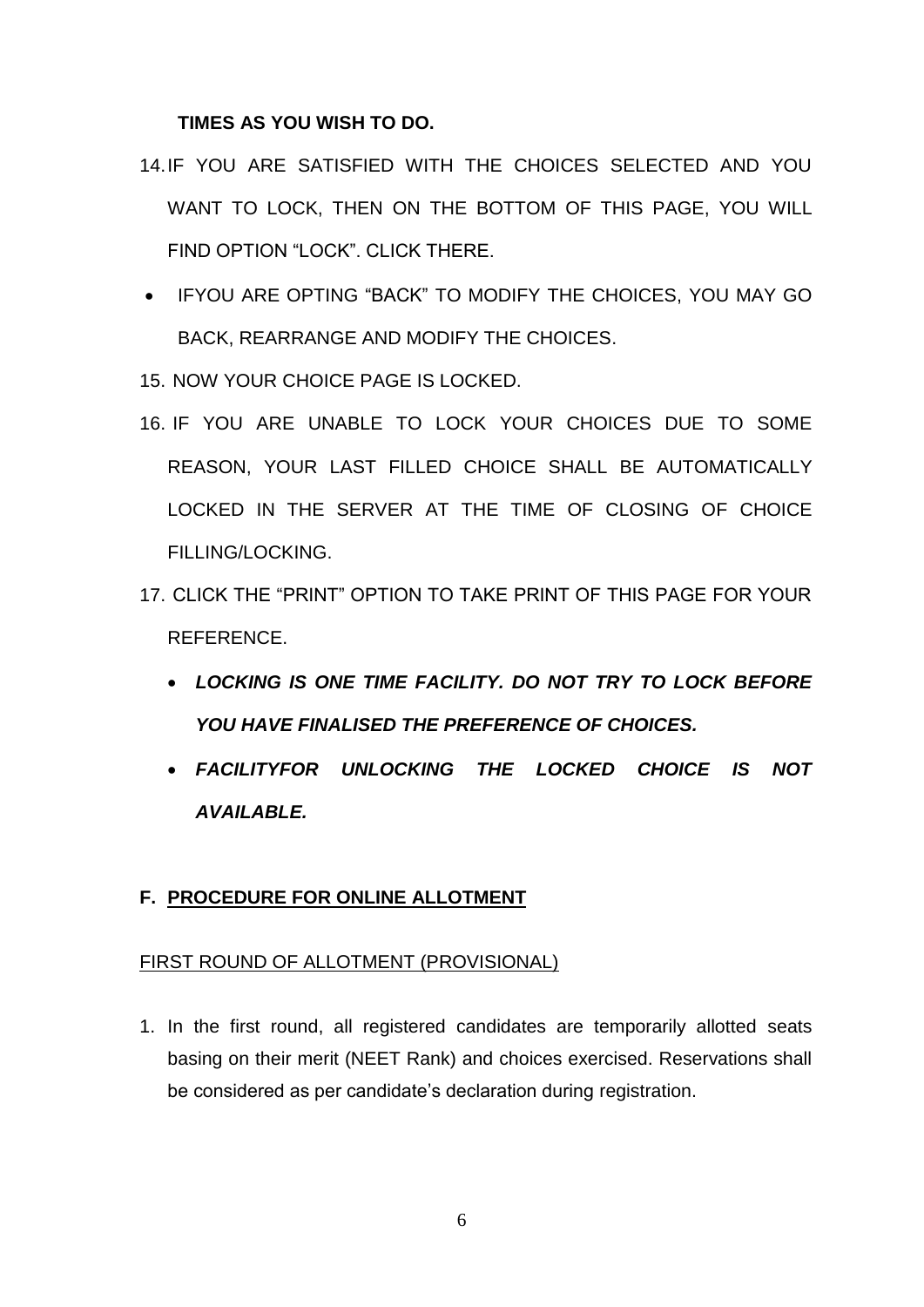- 2. After provisional allotment, these candidates have to report at the nodal center at OJEE Cell, Gandamunda, Bhubaneswar along with documents and fees.
- 3. Candidates who successfully verify their documents are considered for final allotment as per their category and sub-category.
- 4. Candidates who do not appear for document verification are disqualified and will not be considered for online admission process further.
- 5. Candidates who fail to produce relevant documents for their category or subcategory they have claimed, will be disqualified of their temporary allotment and will be considered as general candidate in the subsequent round of allotment.

#### WITHDRAWAL

Any candidate, who for any reason,wants to withdraw from the process or wants to resign from the allotted seat, can do so within the stipulated date for withdrawal as notified in the schedule.

# FINAL ROUND OF ALLOTMENT

- 1. This round of allotment will be made after document verification of the candidates who have got allotment in the first round.
- 2. Candidates who do not appear for document verification after first round allotment will be eliminated from the online process.
- 3. Candidates who get fresh allotment in this round will be called to nodal center for document verification. The candidates who have alreadybeenallotted seats in the first round of allotment and have verified their documents earlier need not come. Auto upgradation is applicable while making allotment in this round. Candidates will be automatically upgraded as per their choice, rank and vacancy available.

# FINAL ALLOTMENT

Final allotment will be published and candidates will be advised to report at respective institute.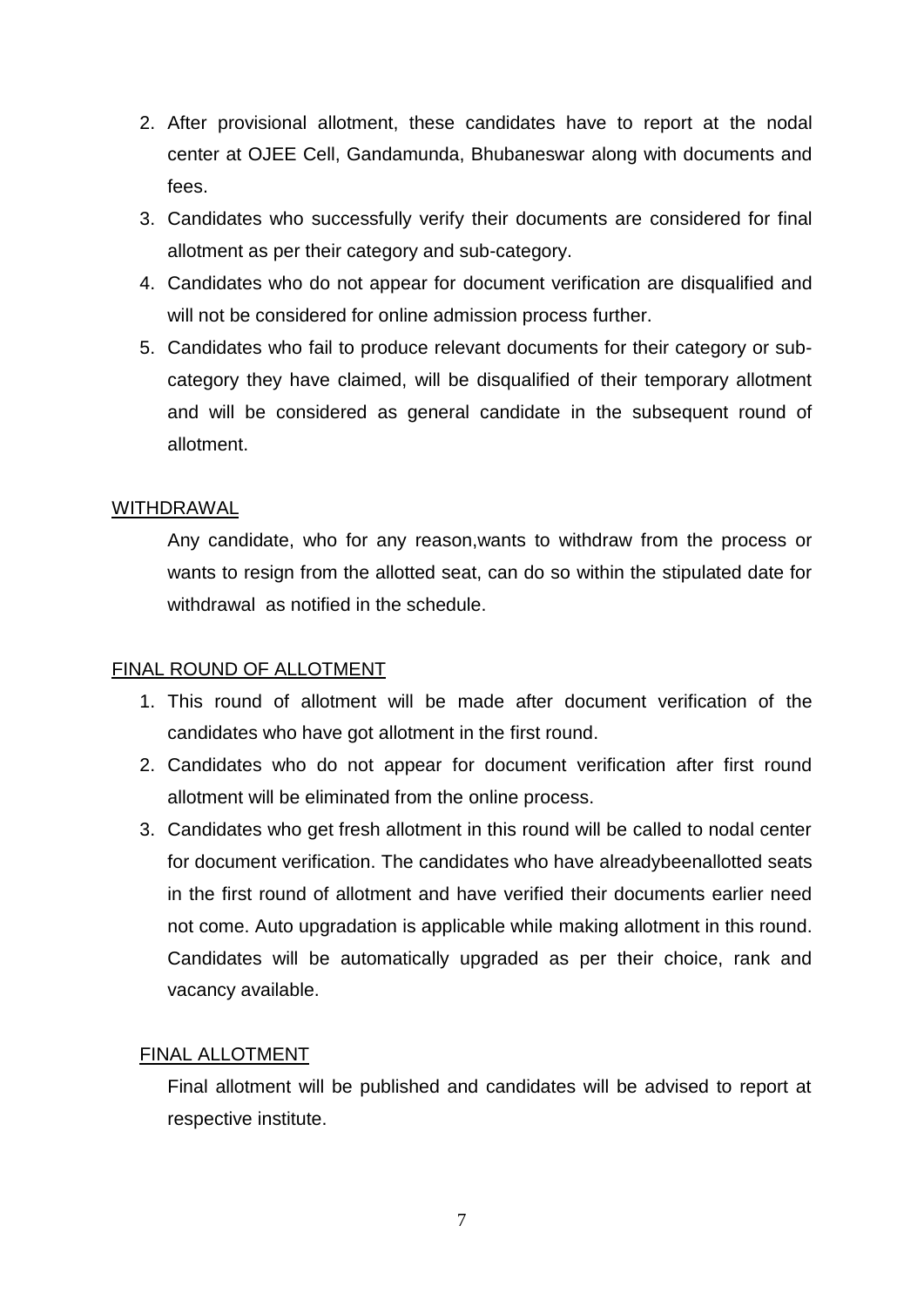#### SPOT ADMISSION

If any vacancy arises after reporting of candidates in allotted Institutes, spot counseling will be conducted. Procedure and schedule for spot counseling will be notified later.

# **G. DETAILS OF SEATS AVAILABLE(as on date)**

| SL.<br>No.    | Name of the<br><b>Ayurvedic College</b>                  | <b>Course</b> | <b>Seats</b><br><b>Available</b> |
|---------------|----------------------------------------------------------|---------------|----------------------------------|
|               | Gopabandhu Ayurveda<br>Mahavidyalaya, Puri (Govt.)       | <b>BAMS</b>   | 25                               |
| $\mathcal{P}$ | Government Ayurvedic College,<br>Bolangir (Govt.)        | <b>BAMS</b>   | 51                               |
| 3             | K.A.T.S. Ayurvedic<br>College, Ankushpur, Ganjam (Govt.) | <b>BAMS</b>   | 51                               |
| 4             | S.S.N. Ayurvedic College,<br>Paikmal, Bargarh (Pvt.)     | <b>BAMS</b>   | 51                               |

#### **Seat Position for BAMS - 2019**

#### **Seat Position for BHMS - 2019**

| SI.<br>No. | Name Of the<br><b>Homoeopathic College</b>                               | <b>Course</b> | <b>Seats</b><br><b>Available</b> |
|------------|--------------------------------------------------------------------------|---------------|----------------------------------|
|            | Dr.AbhinaChandra Hom.Med.College&<br>Hospital,<br>Bhubaneswar (Govt.)    | <b>BHMS</b>   | 53                               |
| 2          | Utkalamani Homeopathic<br>Med.College&Hospital, Rourkela<br>(Govt.)      | <b>BHMS</b>   | 26                               |
| 3          | Odisha Medical College of<br>Homoeopathy& Research, Sambalpur<br>(Govt.) | <b>BHMS</b>   | 26                               |
| 4          | Biju PattnaikHomeo.Medical College&<br>Hospital, Berhampur (Govt.)       | <b>BHMS</b>   | 21                               |

**N.B.** The above seat matrix may change subject to the approval of the